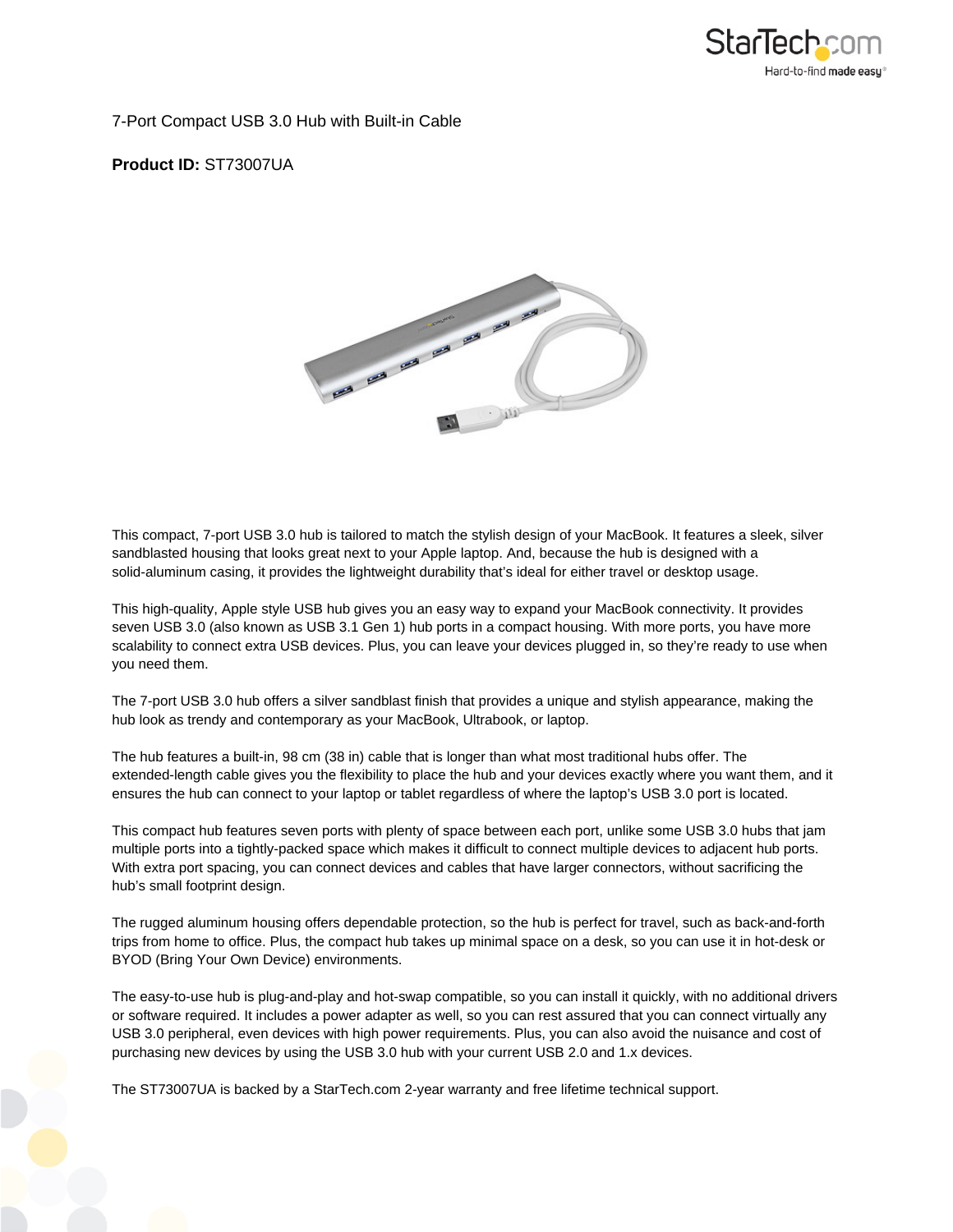

# **Certifications, Reports and Compatibility**

## **Applications**

• Flexible hub placement options with an extended-length cable, so you can connect a wide variety of peripherals at home or in the office

- Carry the hub with you while traveling, and connect virtually any USB peripheral wherever you go
- Deploy in hot-desk environments to provide USB hub access for multiple devices

### **Features**

- Sleek and stylish, with a silver, sandblasted finish that matches your MacBook
- Rear port orientation for better USB device management and less clutter
- Place the hub exactly where you need it, with a compact and lightweight casing, and an integrated, extended-length cable
- Rugged, aluminum housing delivers reliable performance
- SuperSpeed USB throughput support up to 5Gbps
- Connect and operate USB 3.0 devices that require additional power, using the included 20W power adapter
- Backward compatibility lets you save money by using the hub with existing USB 2.0 and 1.x devices
- Plug-and-play and hot-swap compatible
- Provides overcurrent protection

### **Hardware**

| Warranty                     | 2 Years |
|------------------------------|---------|
| USB-C Device Port(s)         | Nο      |
| <b>USB-C Host Connection</b> | N٥      |
| Fast-Charge Port(s)          | N٥      |
| Ports                        | 7       |
| Interface                    | USB 3.0 |
| <b>Bus Type</b>              | USB 3.0 |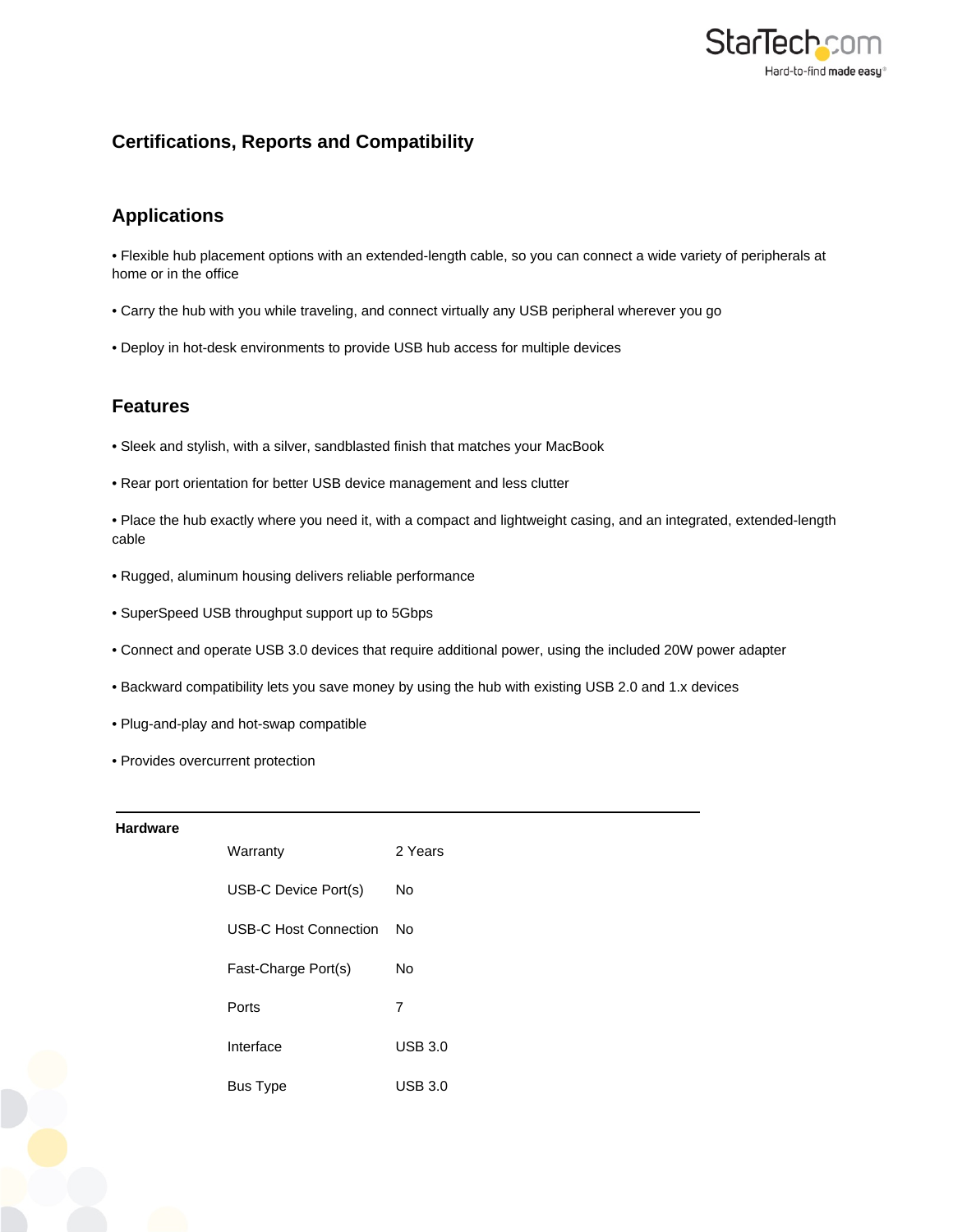

|                                               | <b>Industry Standards</b>                                                                                                                   | USB 3.0 - Backward compatible with USB 2.0/1.1                                          |
|-----------------------------------------------|---------------------------------------------------------------------------------------------------------------------------------------------|-----------------------------------------------------------------------------------------|
|                                               | Chipset ID                                                                                                                                  | Genesys Logic - GL3523                                                                  |
| Performance                                   | Maximum Data Transfer<br>Rate                                                                                                               | 5 Gbps                                                                                  |
|                                               | Type and Rate                                                                                                                               | USB 3.0 - 5 Gbit/s                                                                      |
| Connector(s)                                  | Connector Type(s)                                                                                                                           | USB Type-A (9 pin) USB 3.0 (5 Gbps)<br>USB Type-A (9 pin) USB 3.0 (5 Gbps)              |
| <b>Software</b>                               | OS Compatibility                                                                                                                            | OS Independent; No additional drivers or software required                              |
| <b>Special Notes /</b><br><b>Requirements</b> | System and Cable<br>Requirements                                                                                                            | Host computer with a USB 3.0 port                                                       |
|                                               | Note                                                                                                                                        | If connected to a USB 2.0 host port, performance may be limited                         |
| <b>Indicators</b>                             | <b>LED</b> Indicators                                                                                                                       | Power                                                                                   |
| <b>Power</b>                                  | <b>Power Source</b><br>Input Voltage<br>Input Current<br>Output Voltage<br><b>Output Current</b><br><b>Center Tip Polarity</b><br>Plug Type | AC Adapter Included<br>100 - 240 AC<br>0.6A<br>$5\;\mathrm{DC}$<br>4 A<br>Positive<br>Н |
|                                               | Power Consumption (In<br>Watts)                                                                                                             | 20                                                                                      |

**Environmental**